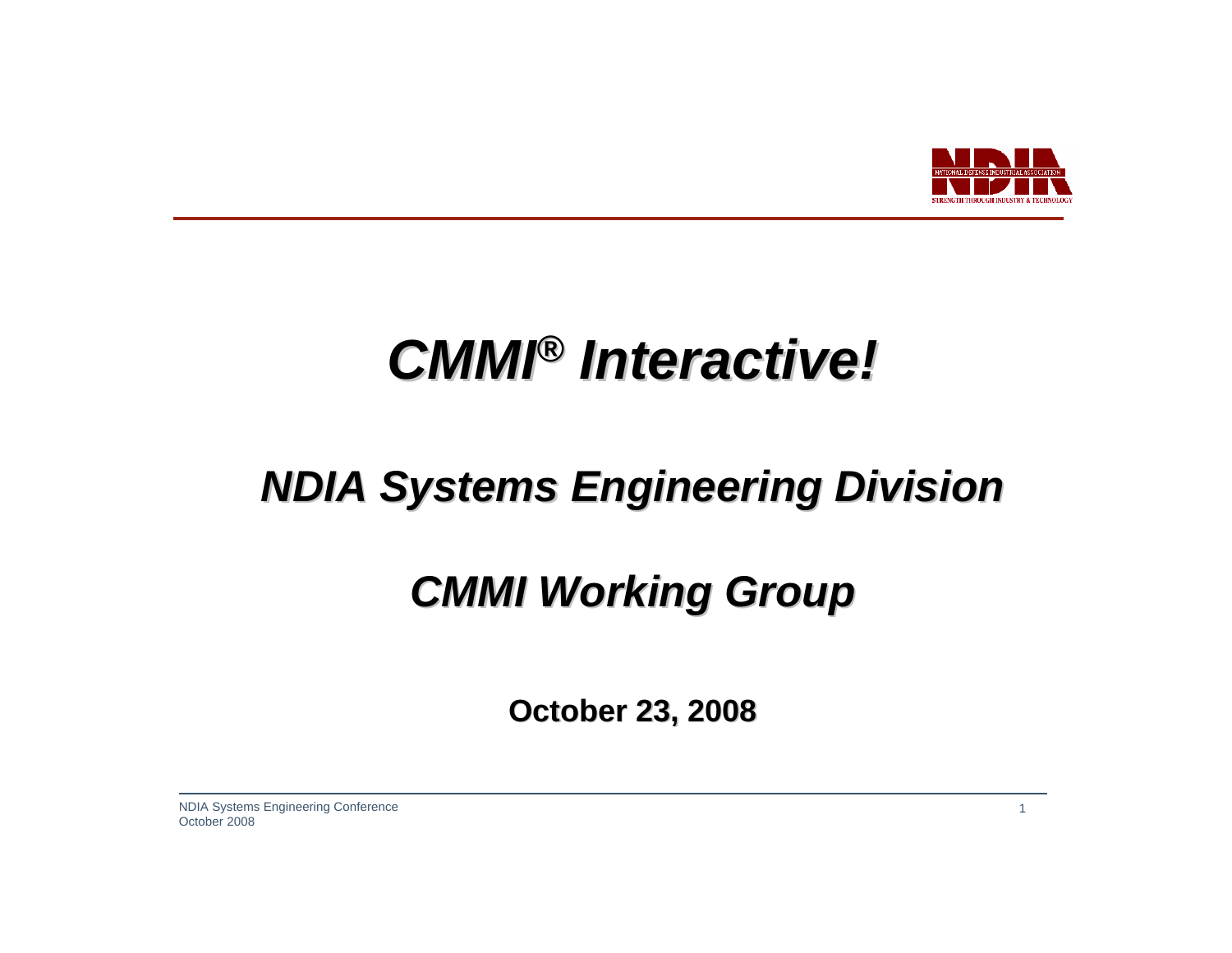## **NDIA CMMI® Working Group**



#### **Charter**

- Collect and provide a broad-based, representative viewpoint on issues relating to CMMI-based process improvement within NDIA member companies
- Advise NDIA SE Division and CMMI Steering Group on CMMI Product Suite content, issues, and strategies for implementation, appraisal, and training with recommendations to optimize the leverage of CMMI investments in government and industry

#### **Membership**

• Representatives from industry, government, academia, and SEI (see membership list)

#### **Tasking**

- Respond to requests for input from CMMI Steering Group (product reviews, position papers, recommendations, feedback)
- Provide bi-directional communications and feedback from CMMI community

CMMI is registered in the U.S. Patent and Trademark Office by Carnegie Mellon University.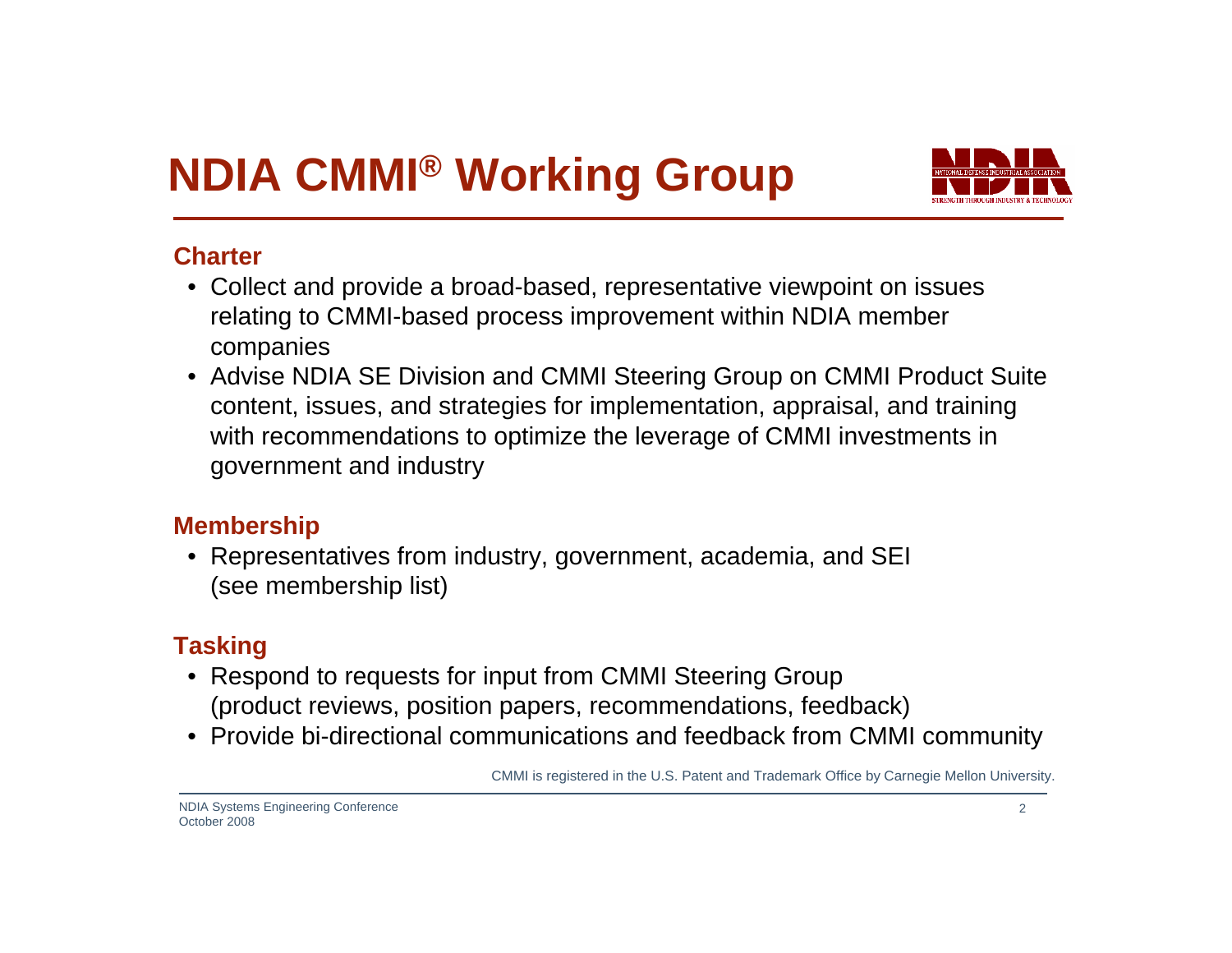#### **NDIA CMMI® Working Group Interfaces and Work Flows**





NDIA Systems Engineering Conference October 2008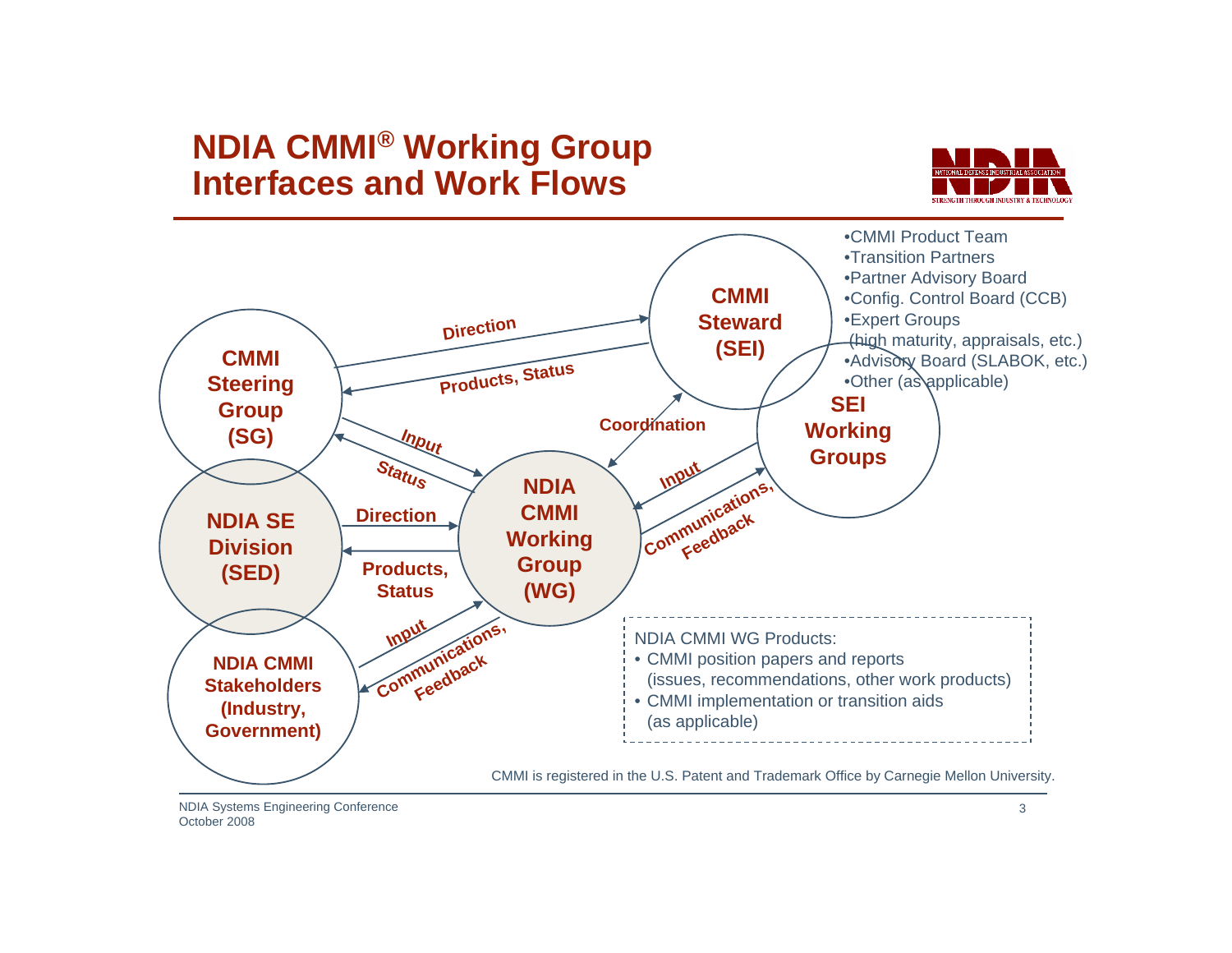## **CMMI WG Membership**



| <b>Name</b>                | <b>Organization</b>                                      |  |
|----------------------------|----------------------------------------------------------|--|
| <b>Jim Armstrong</b>       | <b>Stevens Institute</b>                                 |  |
| <b>Karen Bausman</b>       | <b>USAF AFIT</b>                                         |  |
| Dan Blazer                 | <b>SAIC</b>                                              |  |
| <b>Geoff Draper (lead)</b> | Harris Corporation, Govt Communications Systems Division |  |
| <b>Jeff Dutton</b>         | Jacobs Technology Inc.                                   |  |
| <b>Ray Kile</b>            | Lockheed Martin, Systems and SW Resource Center (SSRC)   |  |
| <b>Dawn Littrell</b>       | <b>L-3 Communications</b>                                |  |
| <b>Wendell Mullison</b>    | <b>General Dynamics, Land Systems</b>                    |  |
| <b>Randy Walters</b>       | Northrop Grumman Mission Systems, C2 Systems Division    |  |
| <b>Jon Gross</b>           | <b>Software Engineering Institute (SEI)</b>              |  |
| <b>Mike Phillips</b>       | <b>Software Engineering Institute (SEI)</b>              |  |
| <b>Karen Richter</b>       | <b>Institute for Defense Analyses (IDA)</b>              |  |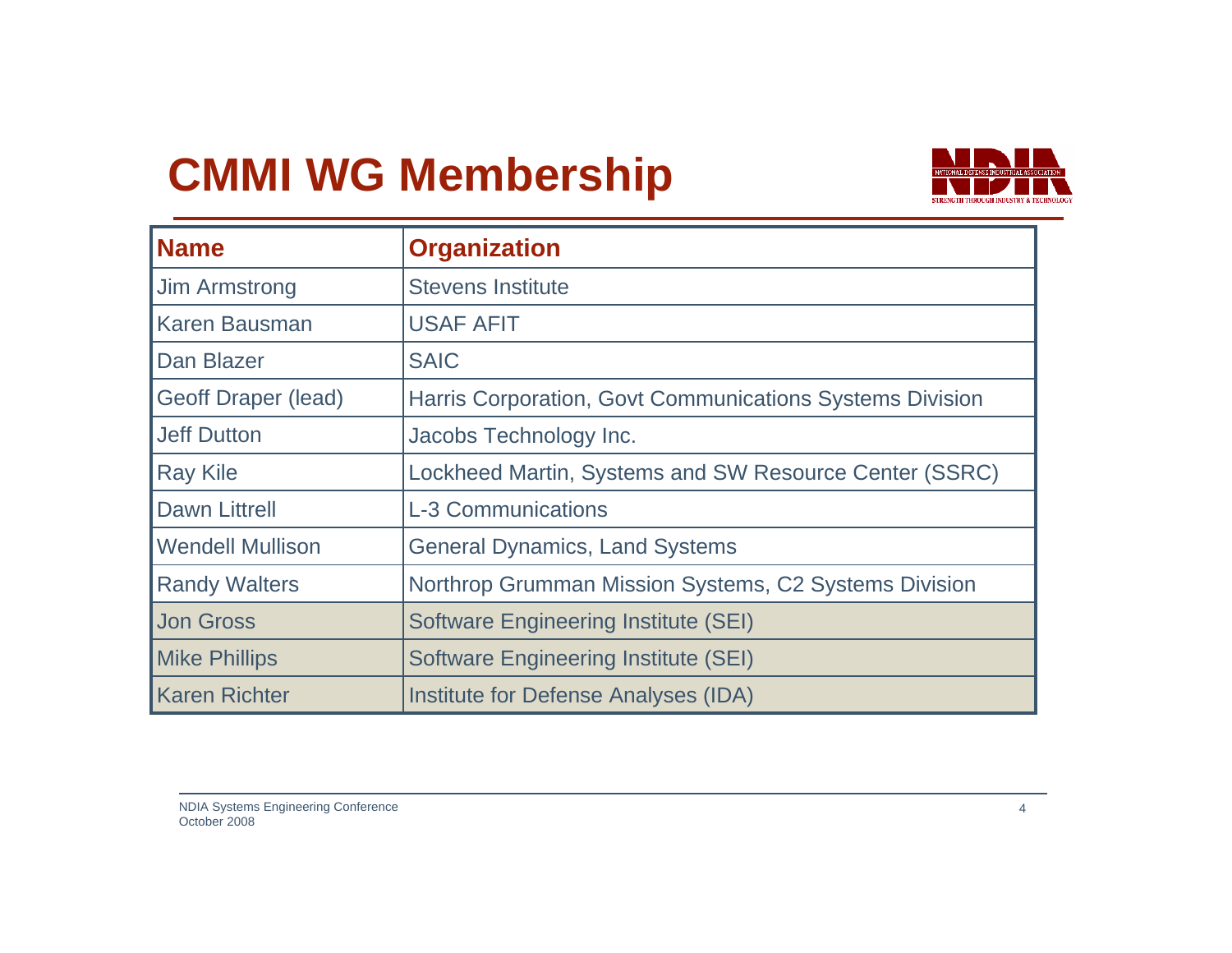## **CMMI WG Organization**



| <b>Subteam</b>                                      | <b>Summary Objectives</b>                                                                                                                   | <b>Membership</b>                                                                                                                                                                                                        |
|-----------------------------------------------------|---------------------------------------------------------------------------------------------------------------------------------------------|--------------------------------------------------------------------------------------------------------------------------------------------------------------------------------------------------------------------------|
| <b>High Maturity</b><br>(HiMat)<br><b>Subteam</b>   | .Respond to SG priority direction on HiMat issues<br>.Provide industry input on CMMI L4-L5 model<br>issues and process improvement benefits | <b>Randy Walters (lead - NG)</b><br><b>Wendell Mullison (GD)</b><br><b>Jim Armstrong (Stevens)</b><br><b>Ray Kile (LM)</b><br><b>Dan Blazer (SAIC)</b><br><b>Dawn Littrell (L-3 Com)</b><br>(Karen Richter: OSD liaison) |
| <b>CMMI Survey</b><br><b>Subteam</b>                | .Collect broad-based industry feedback on CMMI<br>via conference sessions                                                                   | <b>Geoff Draper (lead - Harris)</b><br><b>Jeff Dutton (Jacobs)</b><br><b>Karen Bausman (USAF)</b>                                                                                                                        |
| <b>CMMI</b><br><b>Performance</b><br><b>Subteam</b> | <b>.Quantify CMMI performance improvements</b><br>•Linkage between CMMI MLs and program<br>performance                                      | <b>Jeff Dutton (lead - Jacobs)</b><br><b>Karen Bausman (USAF)</b><br><b>Wendell Mullison (NG)</b><br><b>Randy Walters (NG)</b>                                                                                           |

Task descriptions validated with CMMI Steering Group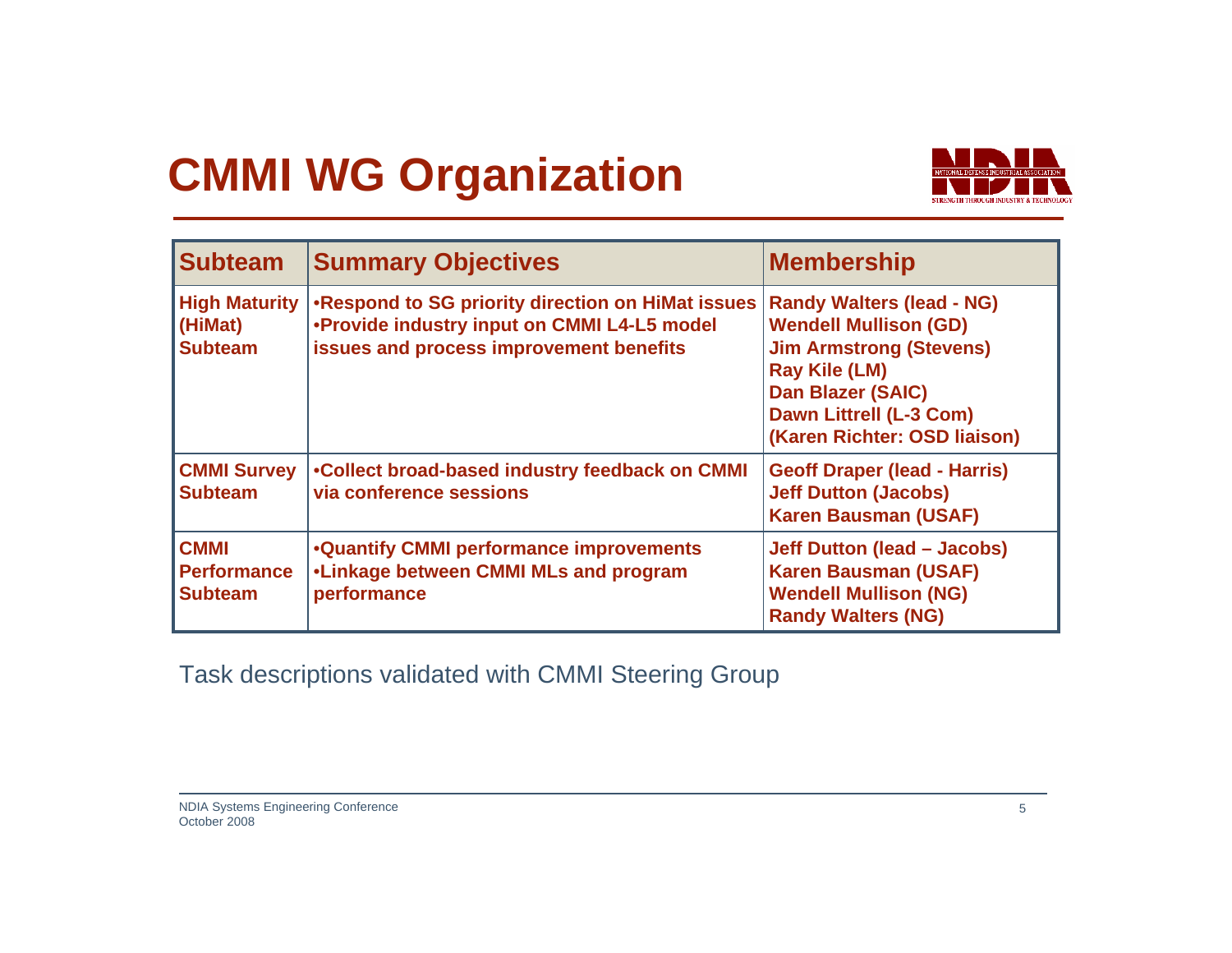

#### **Did you ever want a voice on what works, and what doesn't, with the implementation of CMMI in industry?**

#### **Objective:**

• Collect and provide real-time, interactive feedback on how well your organization's implementation of CMMI supports the business objectives within your organization

#### **Approach:**

- Live anonymous electronic voting and results analysis
- Results will be provided to CMMI Steering Group and SEI to help establish future directions for the CMMI Product Suite
- No areas are off limits!
	- Model, appraisals, training, business impact, ….
- Open discussion for additional feedback (as time permits)

Appreciation to Harris Corporation for use of interactive voting devices.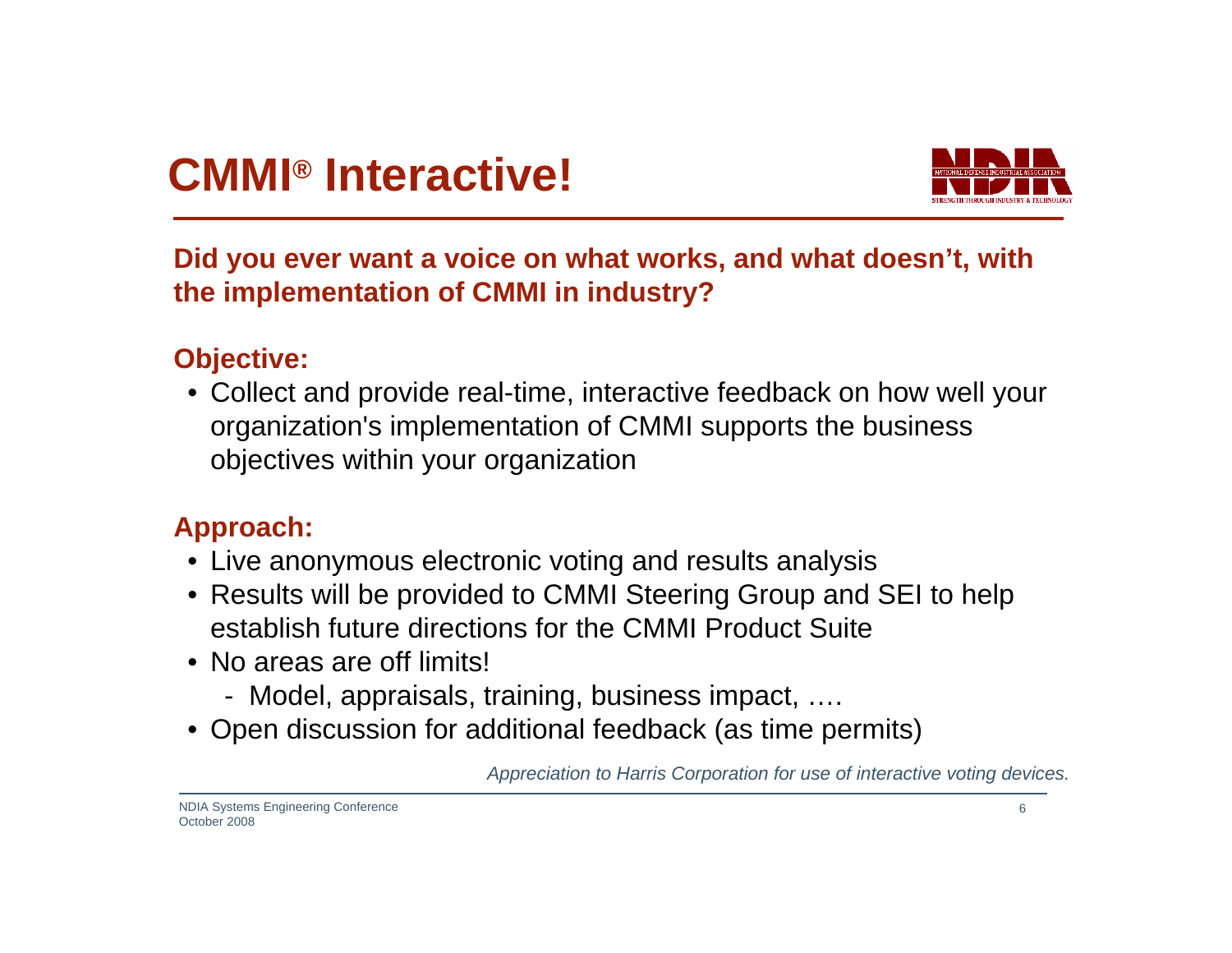

- **1. Defense Industry**
- **2. Commercial Industry (U.S.)**
- **3. Commercial industry (Non-U.S.)**
- **4. U.S. Government**
- **5. FFRDC**
- **6. Academia**
- **7. Other**

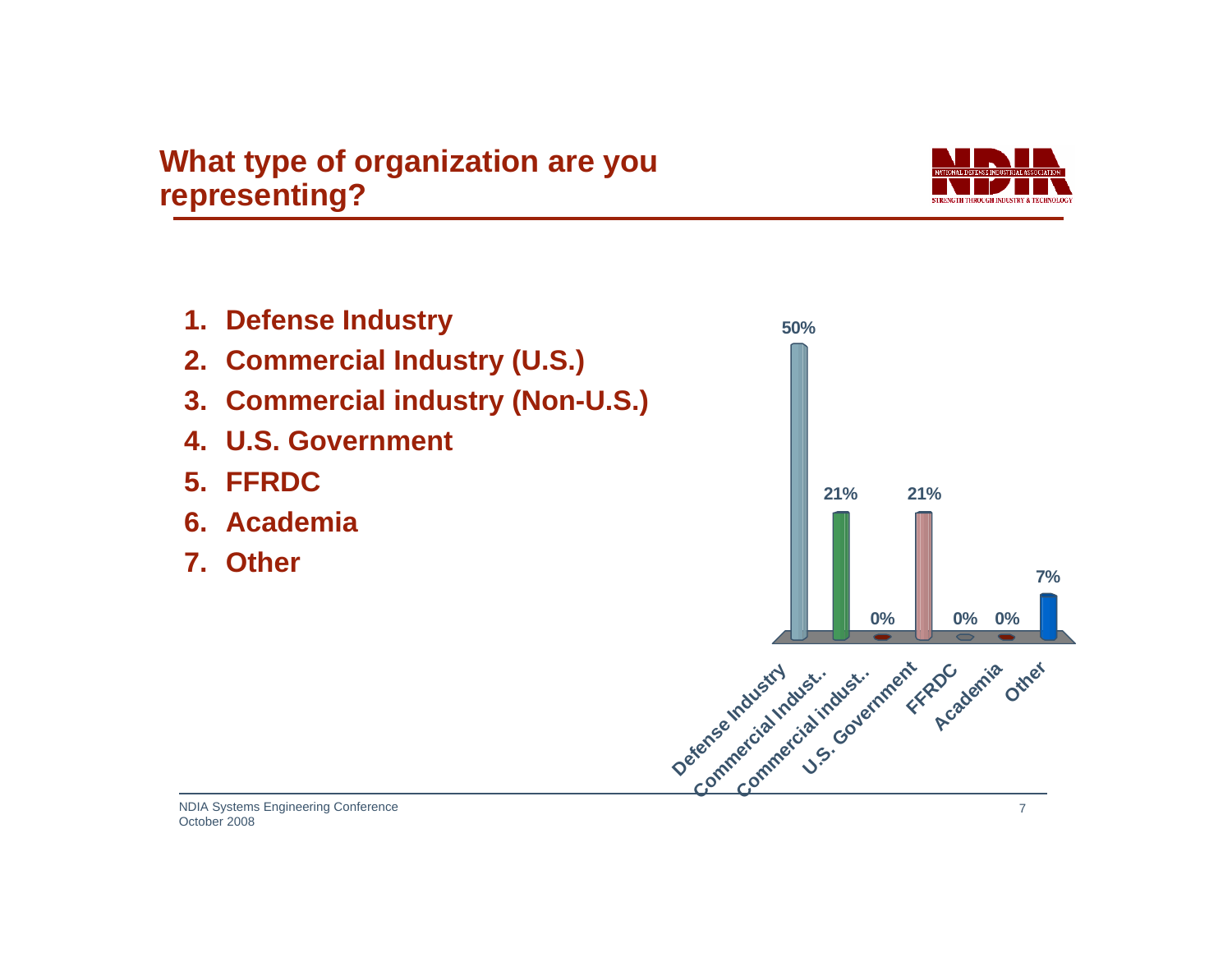

- **1. ML 1**
- **2. ML 2**
- **3. ML 3**
- **4. ML 4**
- **5. ML 5**
- **6. No rating**

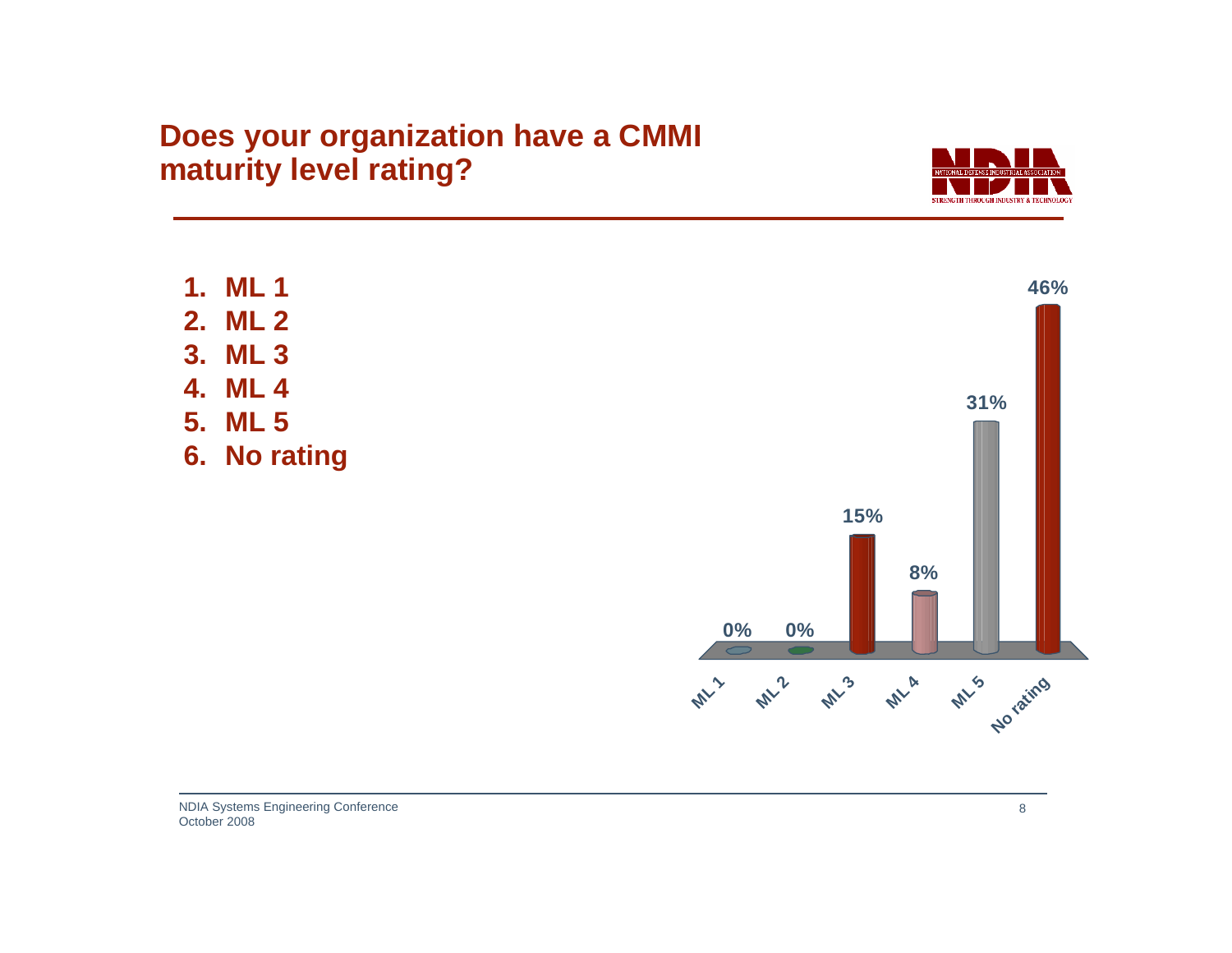**How large is your organization (staff size)?** *(for the organizational unit with the CMMI maturity level rating indicated previously)*

- **1. < 25 people**
- **2. 25-100 people**
- **3. 100-500 people**
- **4. 500-1000 people**
- **5. 1000-5000 people**
- **6. 5000-10,000 people**
- **7. > 10,000 people**

October 2008



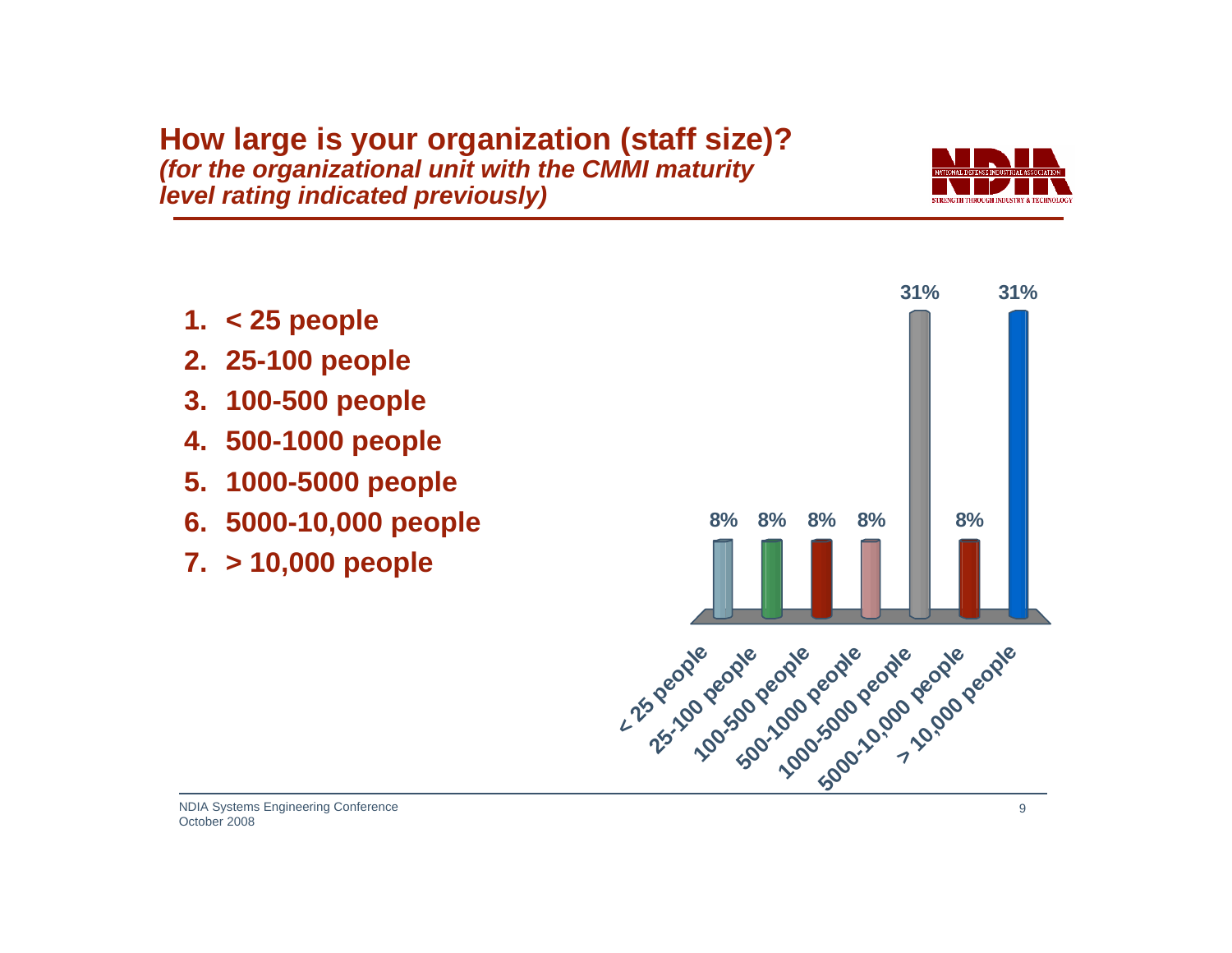#### **Does your organization have defined goals for achieving a CMMI maturity level rating?**



- **1. ML 1**
- **2. ML 2**
- **3. ML 3**
- **4. ML 4**
- **5. ML 5**
- **6. No specific level targeted**

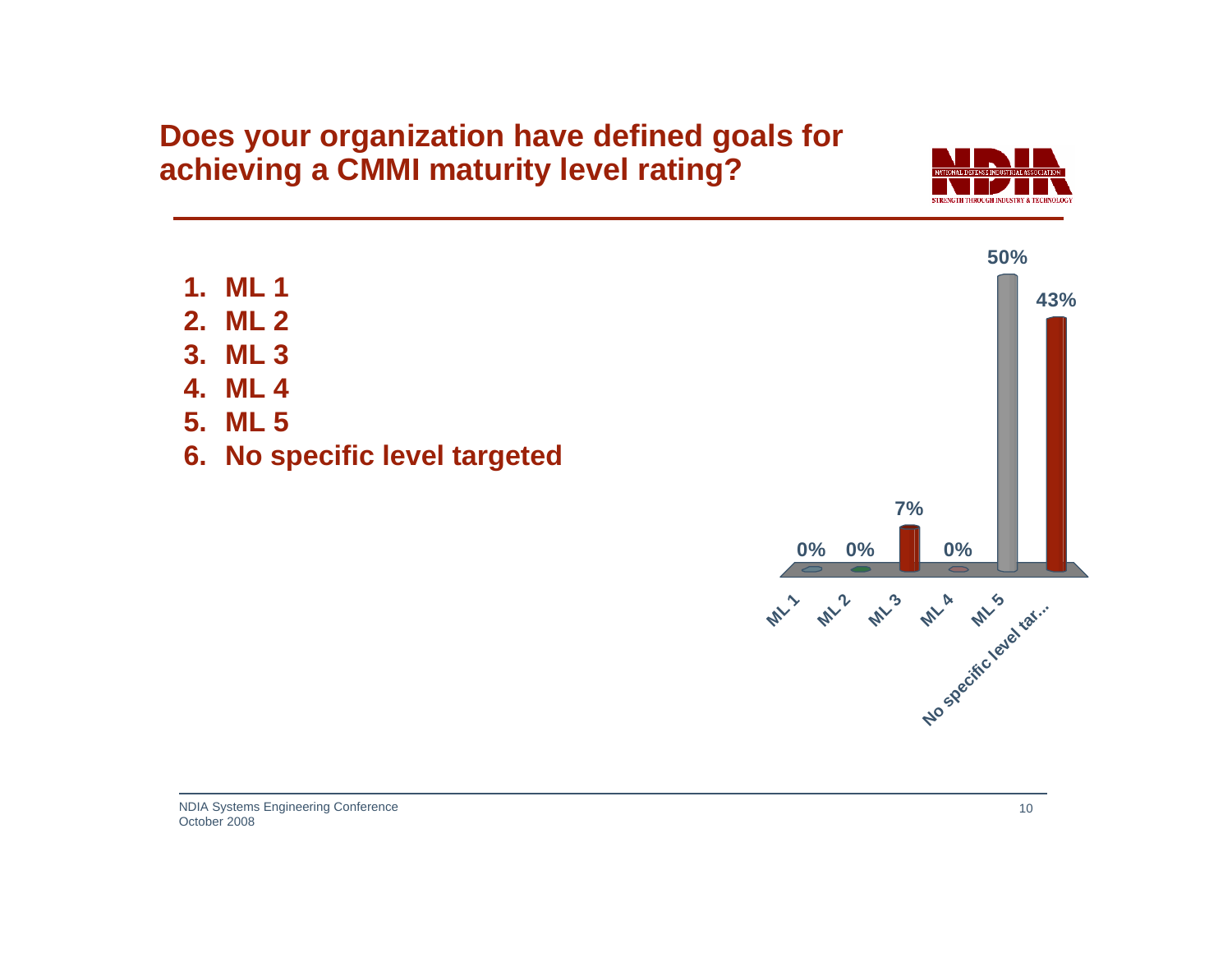#### **How much confidence do you have in CMMI maturity level ratings as benchmarks?**



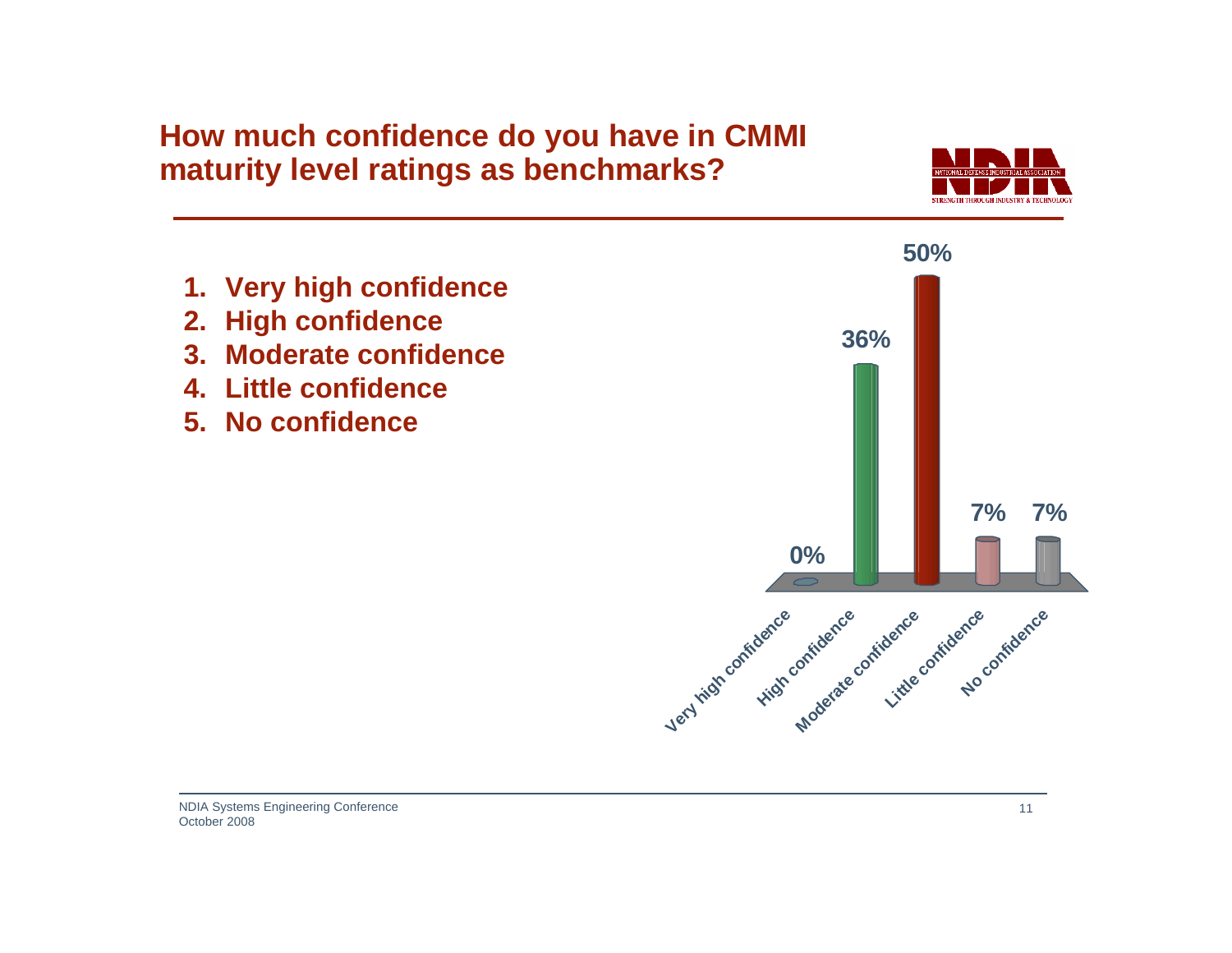#### **How representative is your maturity level rating of how projects really execute in your organization?**

- **1. Very representative (all projects)**
- **2. Mostly representative (most projects)**
- **3. Somewhat representative (some projects)**
- **4. Marginally representative (few projects)**
- **5. Not representative (no projects)**



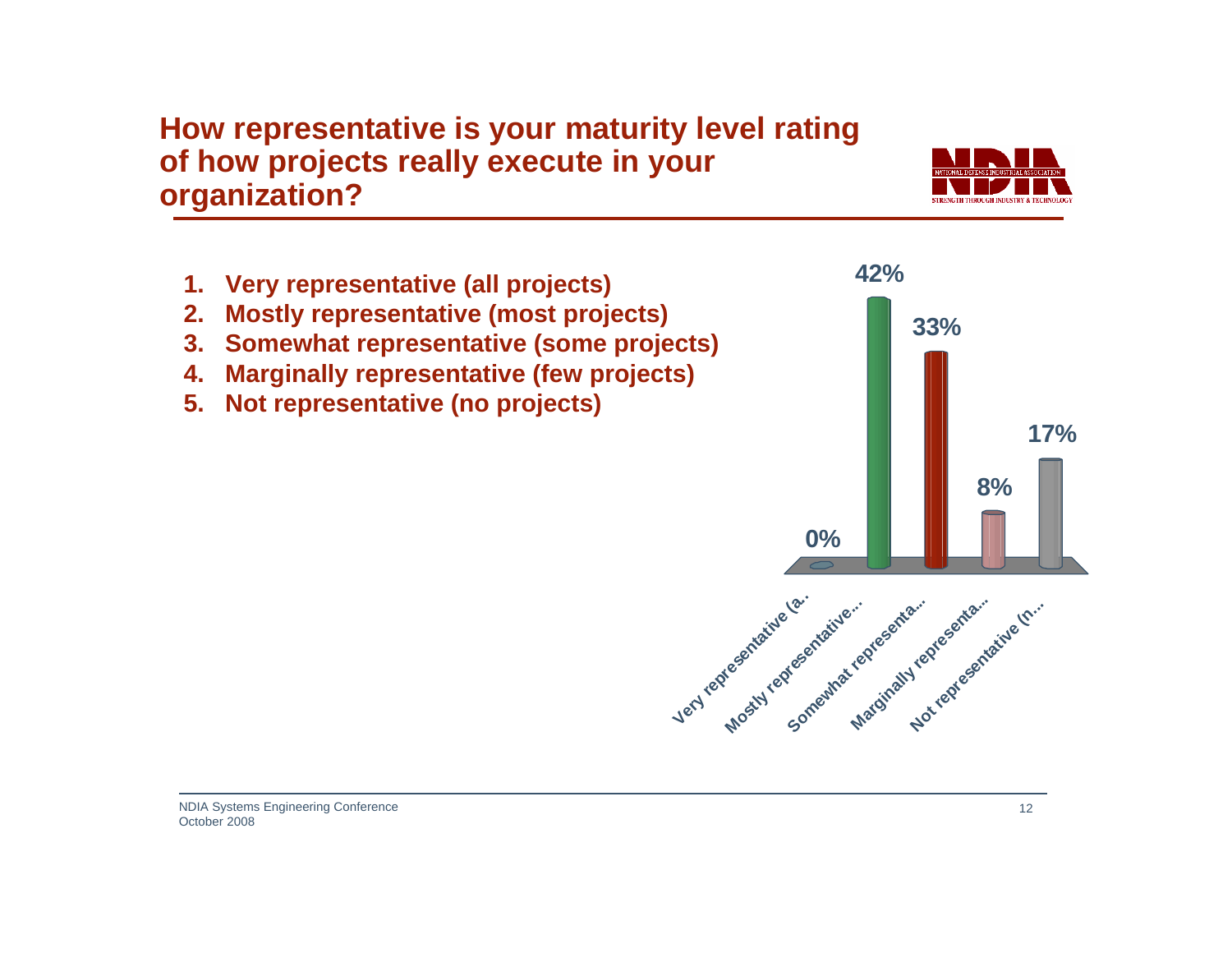#### **How much business value has your organization obtained through deployment of CMMI?**

STRENGTH THROUGH INDUSTRY & TECHNOLOG

- **1.** Very high value
- **2. High value**
- **3. Moderate value**
- **4. Marginal value**
- **5. Low value**
- **6. None**

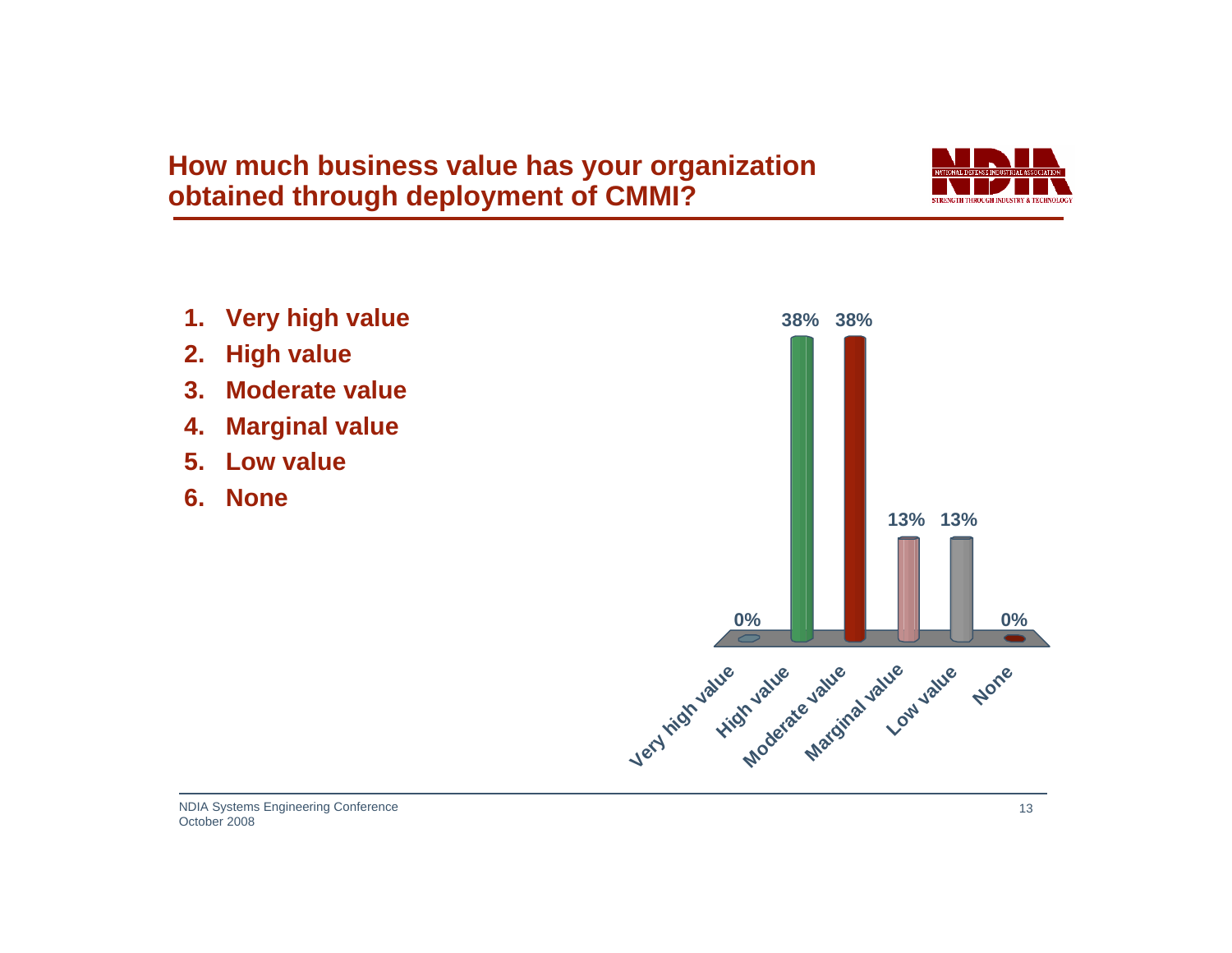#### **What grade would you give the CMMI Product Suite overall in meeting the needs of your business?**

- $1. \, A+$
- **2. A**
- **3. B**
- **4. C**
- **5. D**
- **6. F**
- **7. Incomplete**



ONAT, DEFENSE INDUSTRIAT, ASSOCIATION STRENGTH THROUGH INDUSTRY & TECHNOLOGY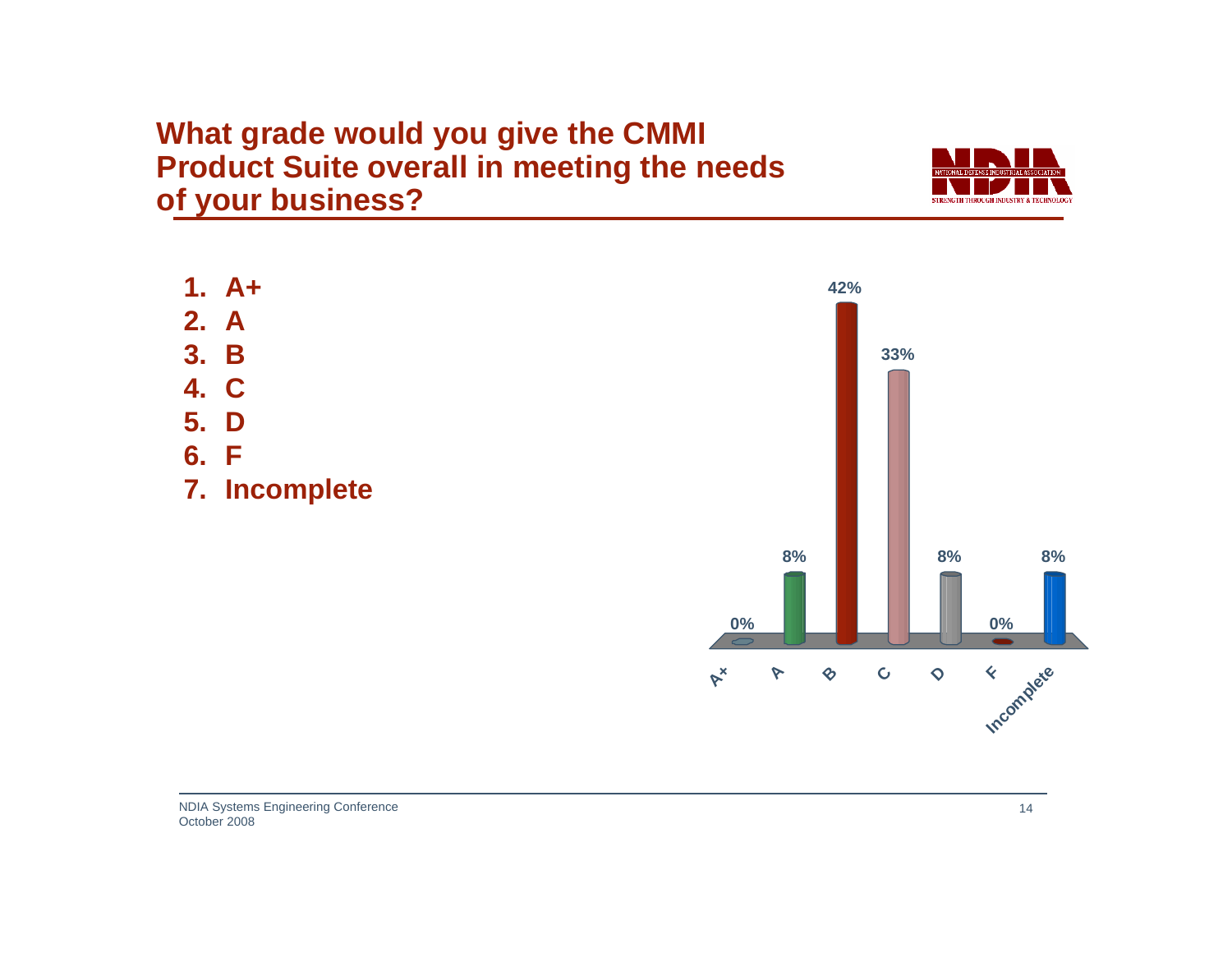#### **What relationship has improvement in CMMI maturity levels had on performance of projects in your organization?**

- 
- **1. Very high positive impact 36%**
- **2. High positive impact**
- **3. Moderate positive impact**
- **4. Little to no impact**
- **5. Moderate negative impact**
- **6. High negative impact**
- **7. Very high negative impact**

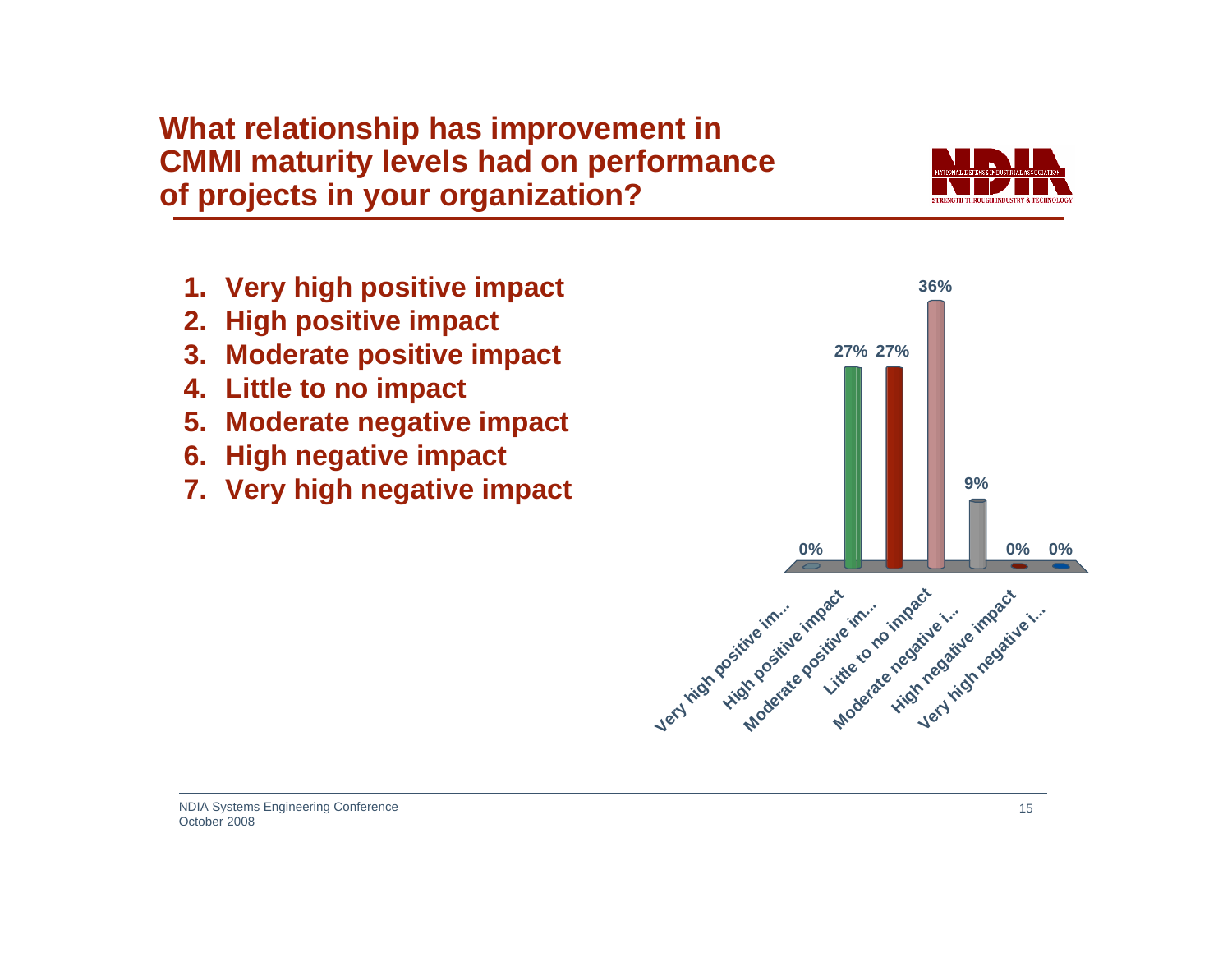#### **What is the primary reason your organization uses CMMI?**

- **1. Maturity level needed to bid on contracts**
- **2. Competitive advantage from maturity level ratings**
- **3. Improvement of business processes**
- **4. Corporate standardization initiative**
- **5. Leverage best practices proven successful in industry**
- **6. Other**





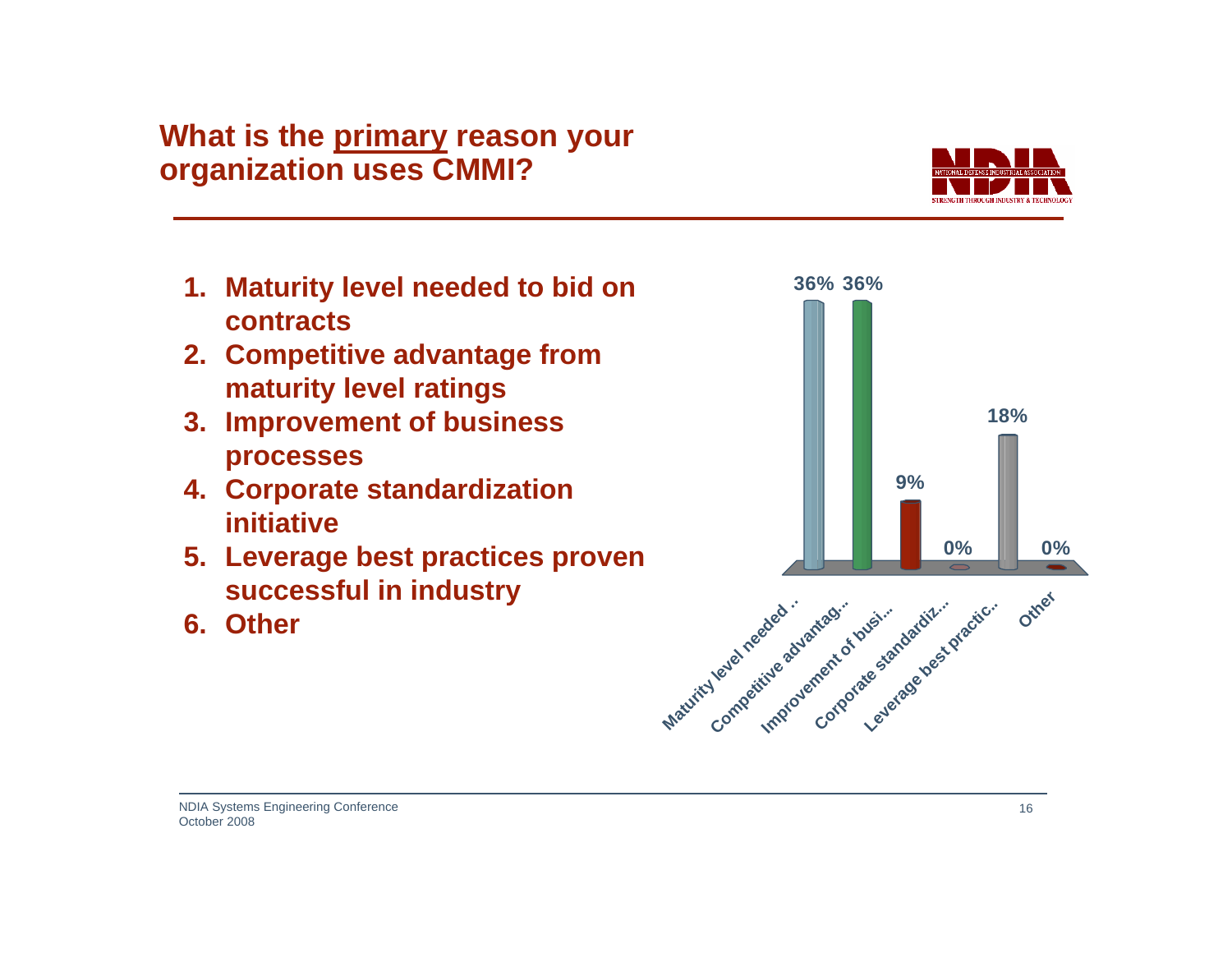#### **What are the top benefits your organization has realized from implementation of the CMMI? (Pick up to 3 choices in priority order)**



- **1. Performance -** Consistently enhanced project performance
- **2. Marketing -** Better marketability/win rate
- **3. Predictability -** Enhanced ability to accurately predict project performance
- **4. Program Startup -** Enhanced ability to "start up" a new project/program in a repeatable and predictable manner
- **5. Responsiveness -** Enhanced ability to react to customer risks with processes tailored to the customer's needs
- **6. Cycle Time -** Decreased timelines for product development life cycles
- **7. Customer Satisfaction -** More satisfied customers and more repeat business
- **8. Quantitative Management -** Enhanced ability to "tell our story" in a defined, quantitative manner
- **9. Employee Morale -** satisfied employees, reduced turnover
- **10. Human Capital -** More highly skilled and knowledgeable employees



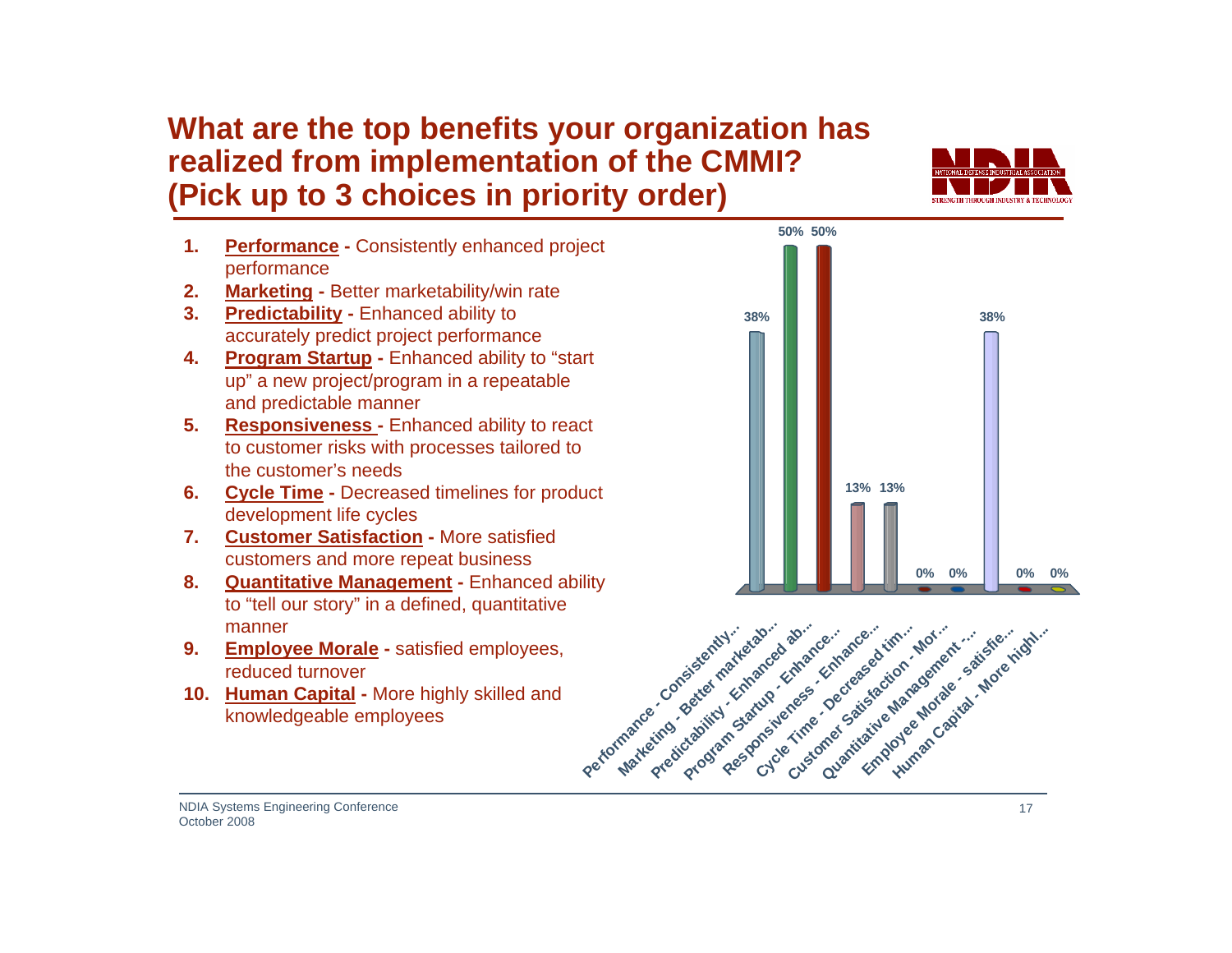# accurate

- **6. Low Value -** The overall return does not justify the investment (low ROI)
- **7. Complexity -** Model is too large (too many process areas and practices)
- **8. Wrong Emphasis -** Too much emphasis on compliance, not enough on improvement
- **9. Consistency -** Inconsistent model interpretations
- **10. No issues –** CMMI works fine in my organization

#### **What are the top issues related to the effectiveness of CMMI?(Pick up to 3 choices in priority order)**

- **1. Gaming -** maturity levels undeserved
- **2. Implementation Cost -** Too costly to implement CMMI
- **3. Appraisal Cost -** Too costly to do appraisals
- **4. Inaccuracy -** Appraisal results are not
- **5. Not Useful -** CMMI content is not useful for my type of business
- 





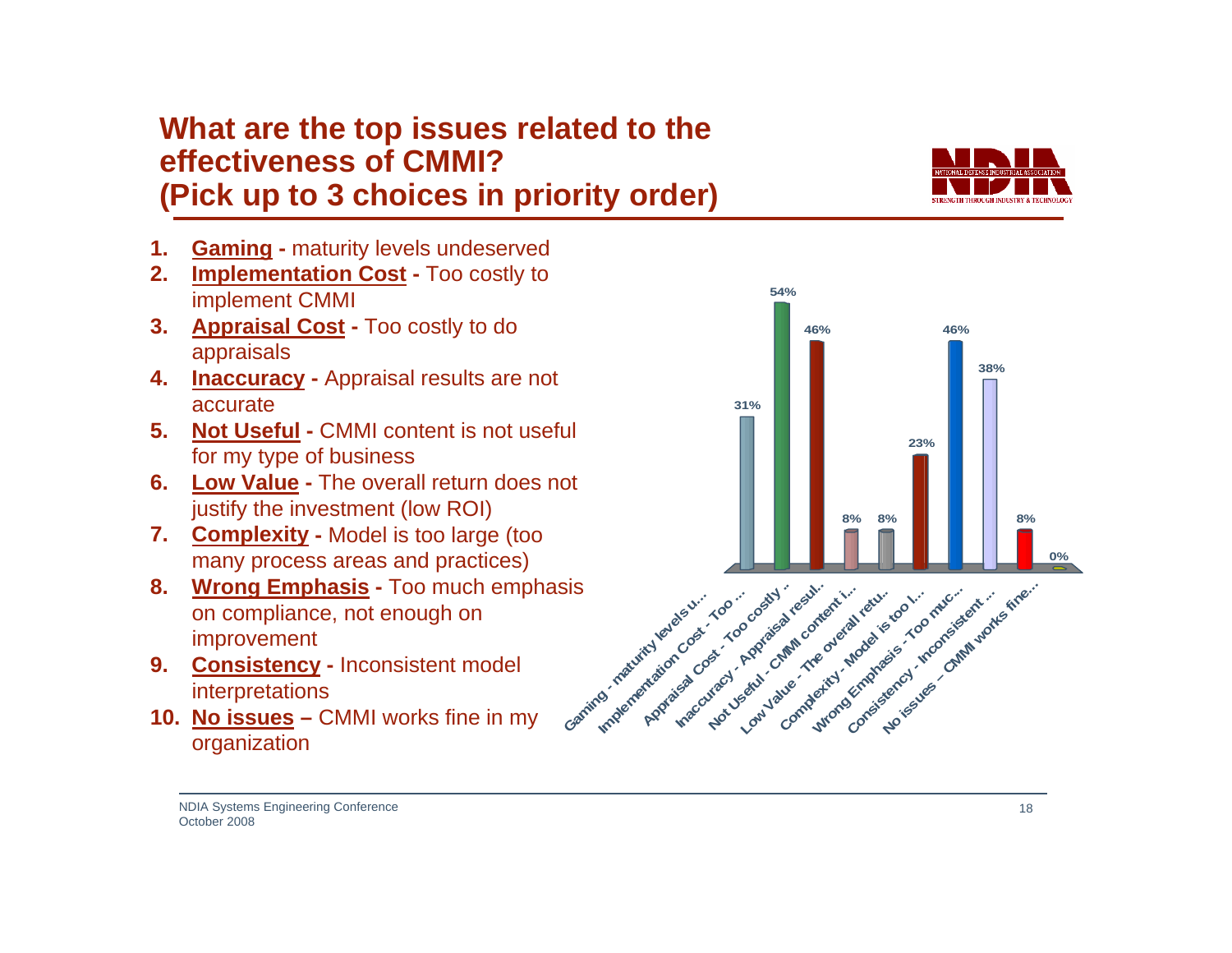#### **What should be the top priorities for improving the CMMI Product Suite?(Pick up to 3 choices in priority order)**

- **1. Lean the model (make it smaller)**
- **2. Lean SCAMPI (streamline the method and evidence rules)**
- **3. Provide better training**
- **4. Add more disciplines (new model PAs or constellations)**
- **5. Make appraisals more efficient**
- **6. Enforce appraisal quality (less gaming)**
- **7. Clarify high maturity practices (CMMI ML4-ML5 PAs)**
- **8. Provide better linkage between process capability and project performance**
- **9. Provide more SEI support (e.g., resources, examples, assets)**
- **10. Nothing; it's fine the way it is**

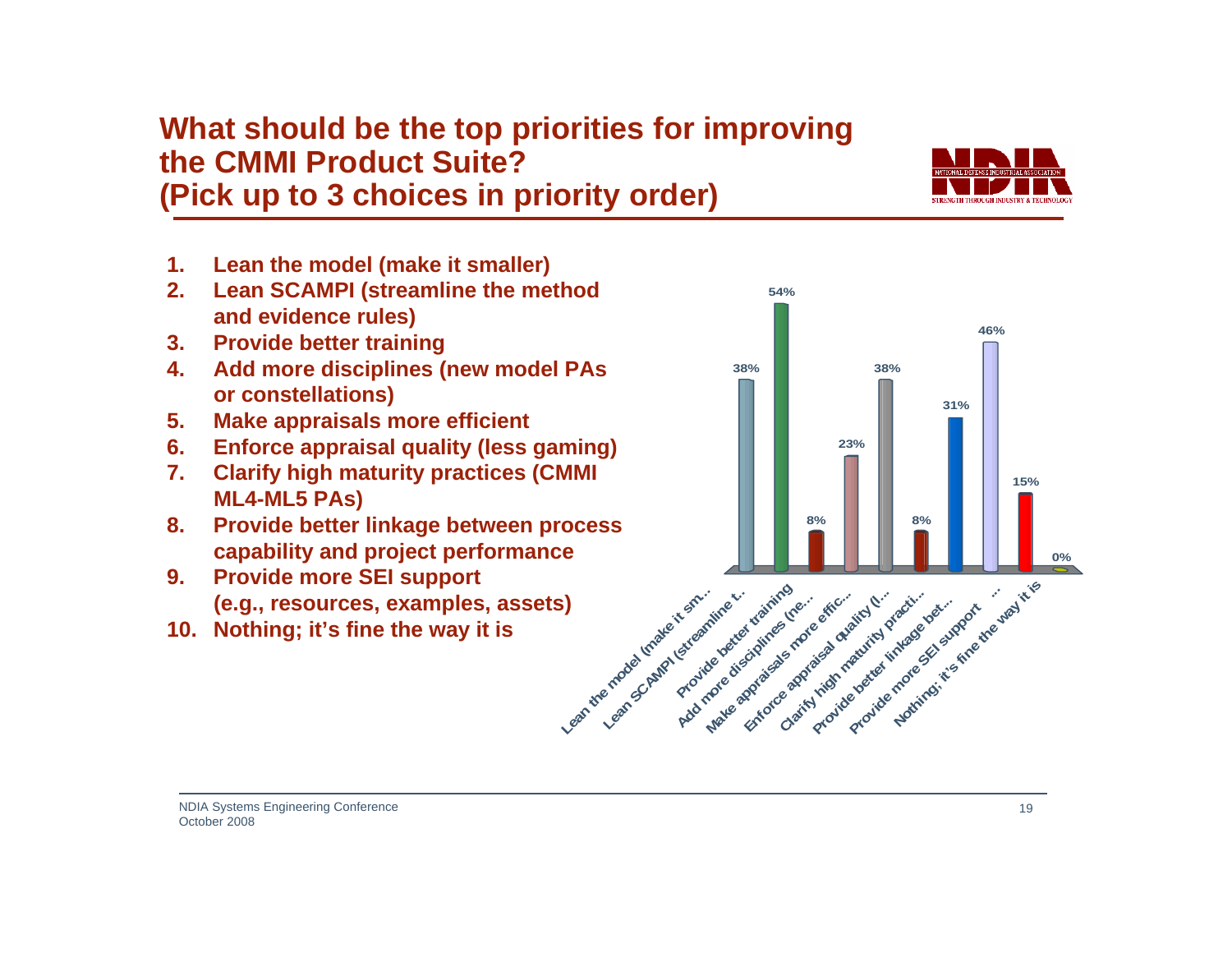**Are you representing an organization that actually develops products?**



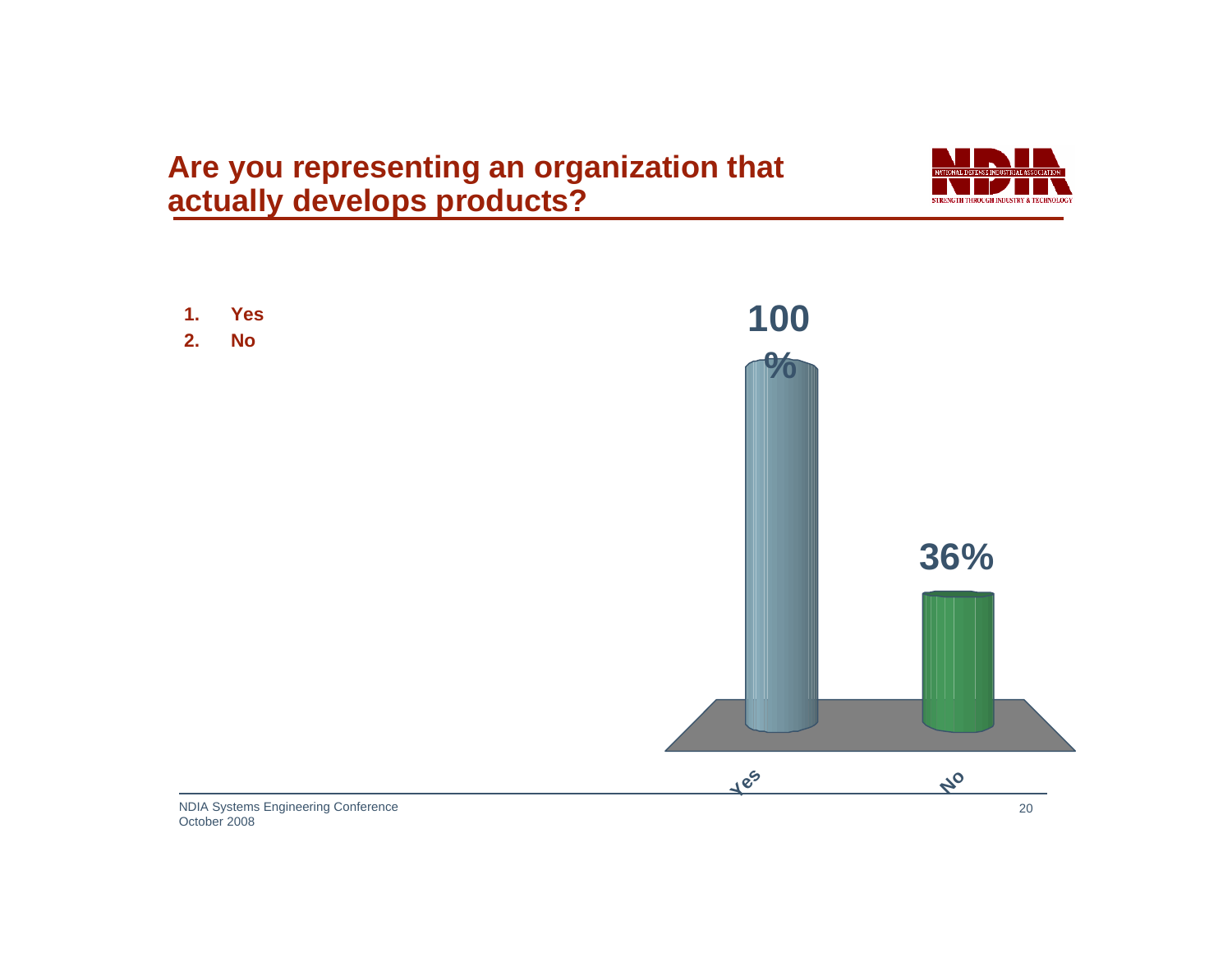### **CMMI – Open Discussion/Feedback**



| <b>What Works?</b> | <b>What Doesn't?</b>                                                                                                                                                                                                                                                                                                                                                                                                                                        |
|--------------------|-------------------------------------------------------------------------------------------------------------------------------------------------------------------------------------------------------------------------------------------------------------------------------------------------------------------------------------------------------------------------------------------------------------------------------------------------------------|
|                    | •CMMI does not include business<br><b>results</b><br>• ISO/Baldrige is more objective -<br>appraisals must be completely<br>objective and independent (not<br>people appraising their own work)<br>•CMMI-SVC: draft appears more<br><b>ITIL/SW/IT oriented; does not well</b><br>support government services<br>organizations, SETA<br>.Model should focus more on<br>measurable results; must be<br>important to the organization, show<br>positive trends |